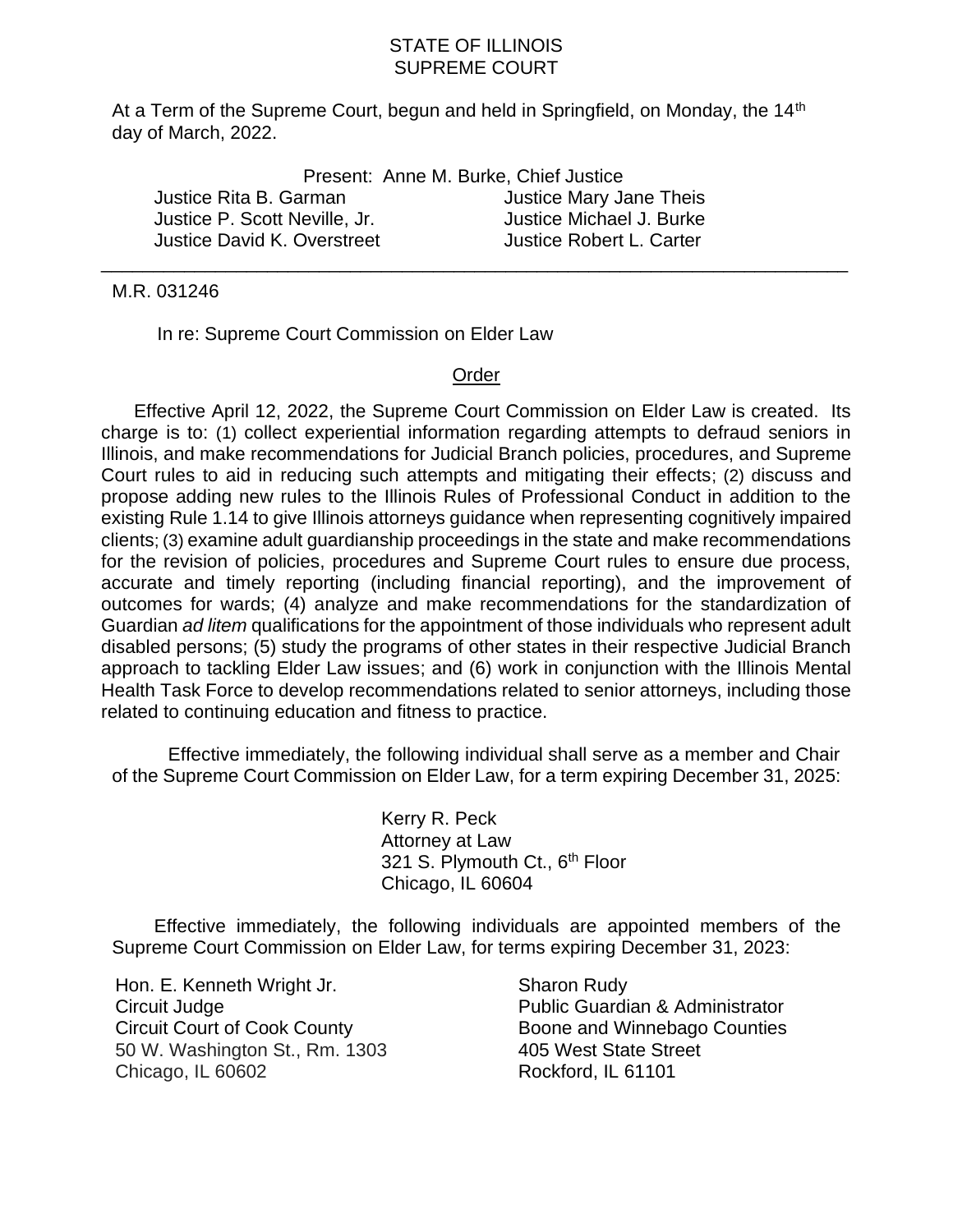Paula A Basta **Director** Illinois Department on Aging 555 W. Monroe St., Suite 1500-S Chicago, IL 60661-3714

James Grogan Former Deputy Administrator & Chief Counsel Attorney Registration and Disciplinary Commission of the Supreme Court of Illinois 25 E. Pearson St. Chicago, IL 60611

 Howard Berk Executive Director Illinois Disability Pooled Trust 120 La Salle St., 7th Floor Chicago, IL 60603

Marla Fronczak Chief Executive Officer AgeGuide Northeastern (DuPage, Grundy, Kane, Kankakee, Kendall, Lake, McHenry and Will) 1910 S. Highland Ave, Ste. 100 Lombard, IL 60148

Hon. Aicha MacCarthy Circuit Judge Circuit Court of Cook County 50 W. Washington, Rm. 1810 Chicago, IL 60602

Effective immediately, the following individuals are appointed members of the Supreme Court Commission on Elder Law, for terms expiring December 31, 2024:

John Brown Public Guardian Champaign County 2125 South 1st St. Champaign, IL 61820

Kathy Eddy President Illinois Guardianship Association P.O. Box 5183 Morton, IL 61550

Jamie L. Mosser State's Attorney Kane County 37W777 Route 38 Suite 300 St. Charles, IL 60175-7535

Hon. Carl A. Walker Appellate Court Justice First District Appellate Court 160 N. LaSalle St., S1910 Chicago, IL 60601

Hon. Eric Dirnbeck Circuit Judge 2<sup>nd</sup> Judicial Circuit 901 Public Square Benton, IL 62812

Dr. Victoria L. Braund, MD FACP CMD Director of Geriatric Medicine NorthShore University Health System 2050 Pfingsten Rd., Suite 200 Glenview, IL 60026

Charles Golbert Cook County Public Guardian 69 W. Washington St., 7th Floor Chicago, IL 60602

Leynee Cruz Flores Attorney at Law Golan Christie Taglia, LLP 70 W. Madison St. Chicago, IL 60602